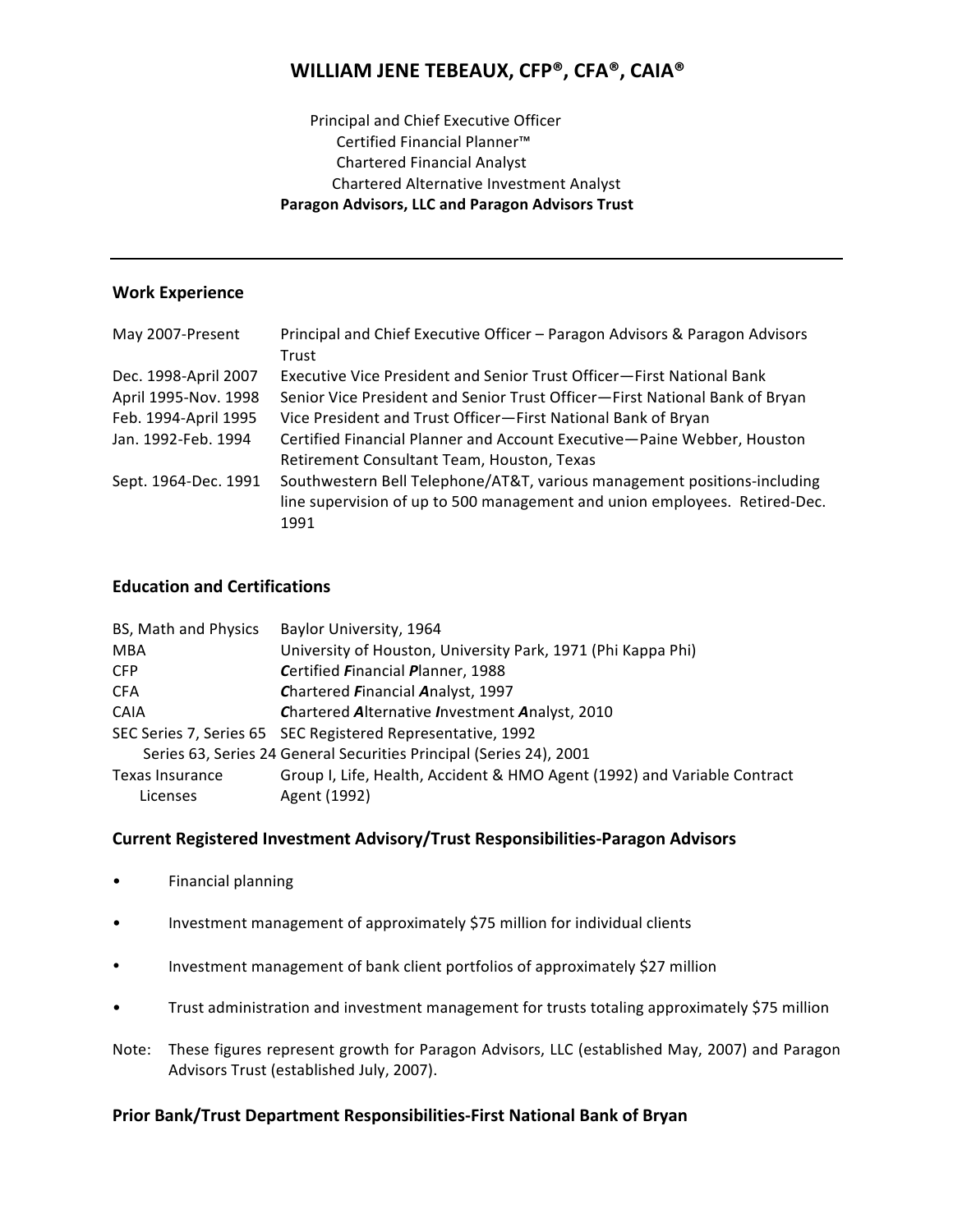- Supervised trust department and retail brokerage department (nine trust administrators and financial counselors).
- Managed trust portfolios of approximately \$280 million and bank investment portfolio of approximately  $$130$  million ( $$410$  million total).
- Directed Department Functions:
	- Estate planning and administration
	- Financial planning
	- Investment management
	- Personal trust administration
	- Employee benefit plans
	- Guardianships
	- Self-directed IRAs
- Executive officer of the bank with associated management responsibilities

#### Summary of Accomplishments (at FNB Trust Department)

- **Average annual** compound increase (from December 31, 1994 to December 31, 2006) in:
	- Trust!department!assets:!!+**19.1%**
	- Trust fee income: +15.7%
	- Trust accounts: +10.9% (Note: All growth generated internally with no purchases of additional assets/accounts.)
- Managed bank retirement plan assets-deductible retirement plan contributions were not allowed for '98, '99, '00, '01 and 2002 because of increases in the portfolio of pension plan assets.

#### **Senior College Teaching Experience**

- 1979-1982 University of Houston-Accounting (100-200 level courses)
- 1982-1984 Texas A&M University-Telecommunications (300 level courses-Full time; on loan from Southwestern Bell to help establish the telecommunications program in the Engineering College at Texas A&M).
- 1984-1994 University of Houston-Mathematics and Statistics (100-400 level courses)
- 2009-Present Texas A&M University-Executive Professor- Portfolio Management (course for MBA students and senior finance majors in the actual portfolio management of funds given to A&M by a former student).

## **Publications**

**Operational Mathematics for Business**, R.C. Pierce, Jr. and W. J. Tebeaux, Wadsworth Publishing Co., 2<sup>nd</sup> Edition, 1983

**Operational Mathematics for Business, R.C. Pierce, Jr. and W. J. Tebeaux, Wadsworth Publishing Co.** 1980

These books were college level math books oriented toward business students.

## **Professional and Civic Affiliations**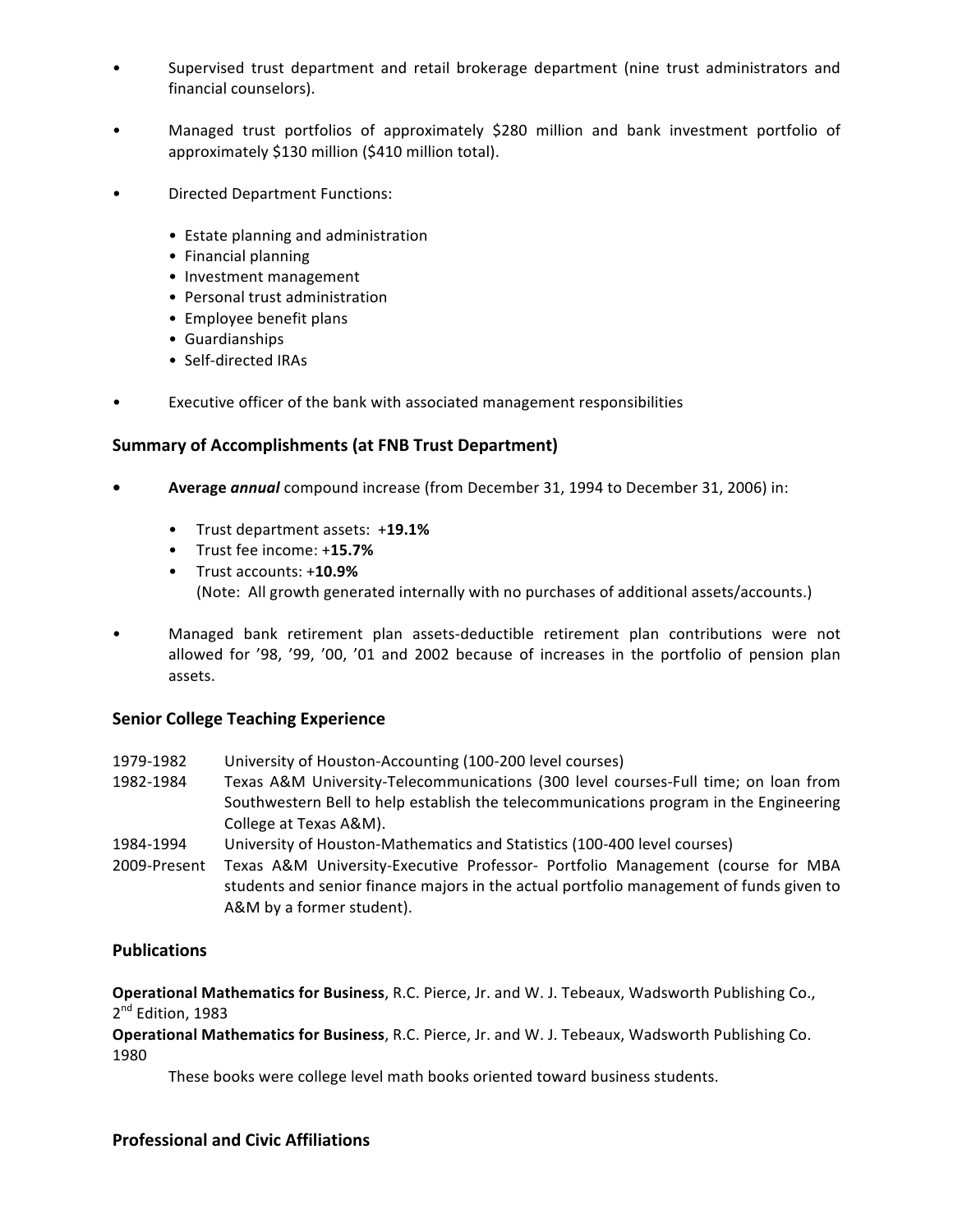- Board of Directors and President (for 1999-2000), Brazos Valley Estate and Financial Planning Council – 1996-2005
- Chairman, Wills, Gifts, and Trusts Committee, First Baptist Church, Bryan, Texas 1996-1999
- Education Committee and Investments Committee, Trust Financial Services Division Texas Bankers Association – 1995-1997
- Bryan Rotary Club 1996-Present
- Co-chairman, Bryan Rotary Club Golf Tournament 1996
- Chairman, Group Study Exchange Receiving Committee, Bryan Rotary Club 1998
- Leadership Brazos Selective Civic Leadership Training Program 1995-1996
- Planned Giving Committee, St. Joseph's Regional Hospital Foundation 1995-Present
- Member Chartered Financial Analyst Institute 1994-Present
- Advisory Committee of Bryan/College Station Habitat for Humanity 1998-2005
- Board of Directors Bryan/College Station Habitat for Humanity 2006-2008
- Invited Grader AIMR Chartered Financial Analyst Certification Examination 1998-2004, 2007-Present (Grading of the CFA examination administered internationally on an annual basis-Senior **Grader - 2008-Present**).
- Co-founding Trustee and Board Member (Secretary: 2000-2001) Bryan Independent School District Educational Foundation – 1999-2003. This is a  $501(c)3$  corporation whose purpose is to provide for unmet educational needs for disadvantaged/at risk children in the Bryan school district.
- Board of Directors Brazos Valley Chapter American Red Cross Term: 1999-2003. Treasurer and Chairman of Finance Committee, 1998-2000.
- Board of Governance St. Joseph's Manor (a 166 bed assisted living facility operated by the Sisters of St. Francis) 1999-2008.
- Opera and Performing Arts Society Fund Raising Committee (OPAS) at Texas A&M University 2003-2006
- City of Bryan Investment Committee 2005-2007
- Blinn College Foundation Board 2004-Present (Treasurer-2007)
- St. Joseph Health Care System Audit Committee 2005-Present
- Investment Officer and Investment Committee Member National Independent Trust Company (a national Trust Company with assets of approximately \$1.5 billion) – 2007-2011. Chairman of the Investment Committee - 2009-2011.